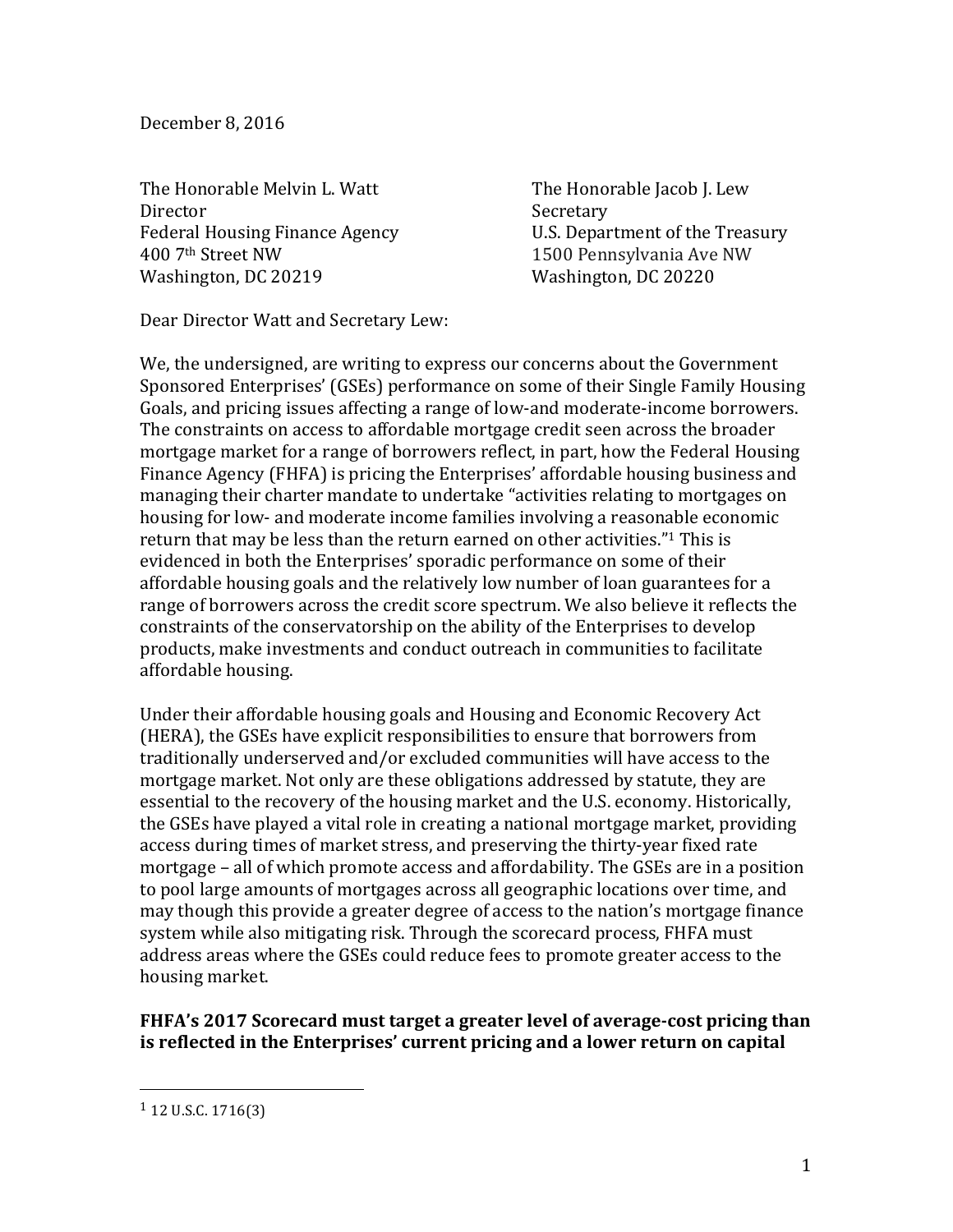FHFA's upcoming 2017 Scorecard must target a greater level of average-cost pricing and lower the rate of return on capital being reflected in the pricing at both Enterprises. Ouite simply, the Enterprises' average guarantee fees are too high. The differences between capital and fees on the Enterprises' loans across the credit score spectrum and for various LTV ranges have undermined their ability to average pricing effectively, and to ensure that the broadest range of underserved borrowers have access to the wealth-building opportunity of homeownership.

The companies' current average guarantee fees are far higher than is required to cover the expected losses on their current book of pristine business. Defaults on the most recent originations are tracking well below 2001–04 mortgages at the same age,<sup>2</sup> when average guarantee fees were far lower and there were no loan-level price adjustments (LLPAs). We believe that FHFA has considerable latitude to allow both Enterprises to reduce their average guarantee fees as well as their pricing on lower credit score and higher LTV loans without significantly affecting the Enterprises' overall economic results.

## **Both FHFA and the Treasury Department have acknowledged tight credit** across the credit spectrum and both have a role in alleviating it.

In October, both FHFA and the Treasury Department acknowledged the challenges facing a range of creditworthy borrowers who are not being served in the conventional mortgage market. Both agencies have also acknowledged that the Enterprises should do more to help. Even within the confines of conservatorship, the Senior Preferred Stock Purchase Agreements (PSPAs), a declining capital buffer and investment portfolios, we believe both FHFA and the Treasury Department can ensure that creditworthy borrowers across the credit spectrum have better access to homeownership. While we remain concerned that accounting volatility at the Enterprises could lead to a draw on the Treasury Department's line of credit that might further undermine the Enterprises' ability to carry out their affordable housing mission, we also believe that both agencies can find ways to ensure appropriate flexibility to their contractual obligations to mitigate that possibility while ensuring that affordable mortgage credit is made more available to underserved borrowers today.

Top officials at the Treasury Department recently acknowledged that 40 percent of all FICO scores nationally fall below 700 and that a relatively small share of new mortgages are being originated to that share of creditworthy borrowers.<sup>3</sup> Although

 

<sup>&</sup>lt;sup>2</sup> Squeaky-clean loans lead to near-zero borrower defaults—and that is not a good thing, Urban Institute (August  $31, 2016$ ). The report also found that: "The performance of mortgages originated over the past few years has been extraordinarily good by historical standards. Not only is the credit box exceptionally tight, but even controlling for credit characteristics, mortgages are also performing much better."

<sup>&</sup>lt;sup>3</sup> Housing Finance Reform: Access and Affordability in Focus, Counselor Antonio Weiss and Assistant Secretary for Economic Policy Karen Dynan, Medium (October 26, 2016).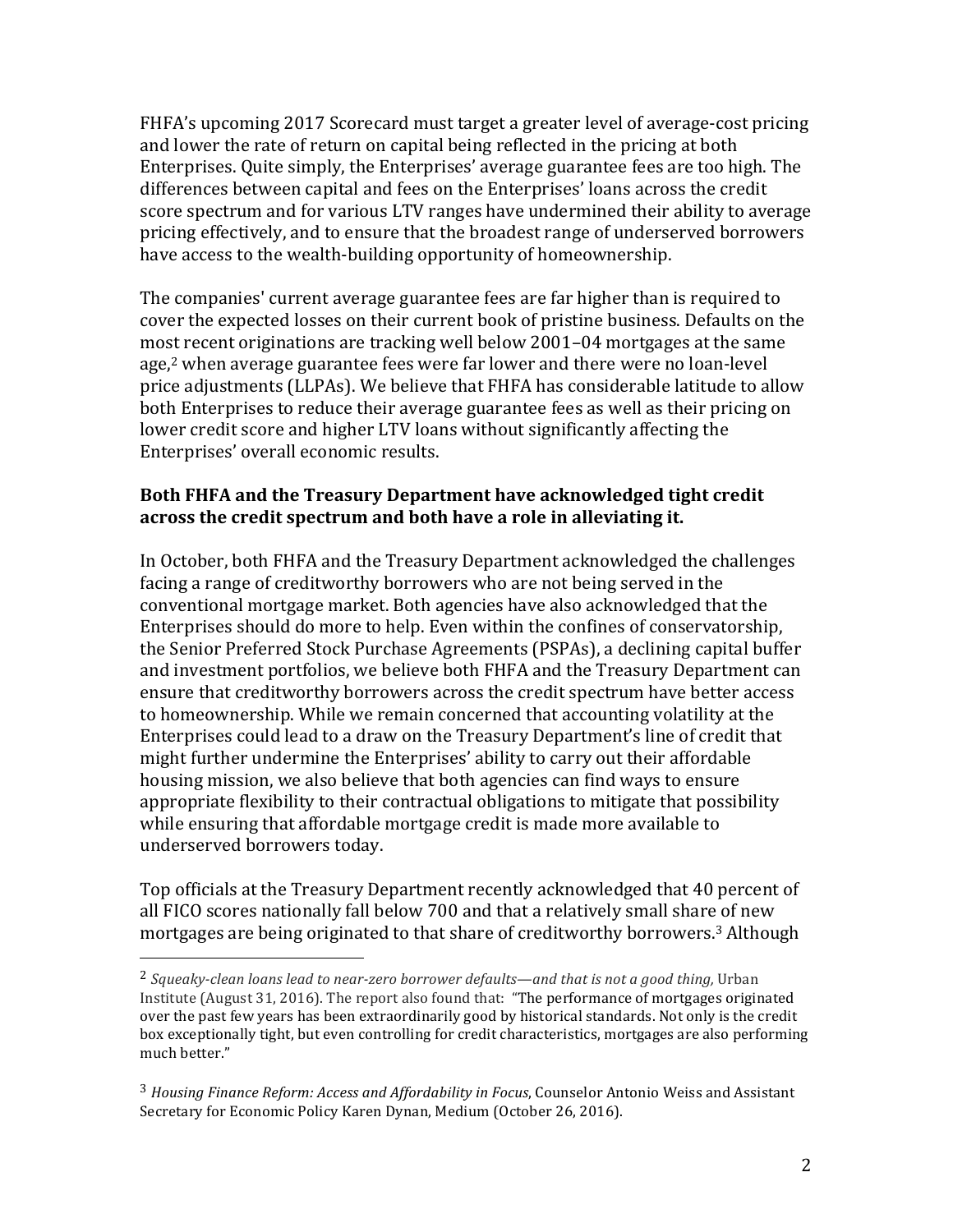the Enterprises' underwriting guidelines allow purchases down to a 620 credit score, the Enterprises are guaranteeing few loans in that range. From 2011 through Q1 2015, at Fannie Mae less than 10 percent of borrowers had FICO scores below 700. 22 percent were from 700 to 750, and 69 percent were above 750.<sup>4</sup> The guarantees at Freddie Mac are very similar.<sup>5</sup> The increase in the Enterprises' guarantee fees and risk-based pricing (LLPAs) has had a number of effects to varying degrees that some predicted, including more banks are holding fixed-rate loans on portfolio, more financing of lower-credit score borrowers by the Federal Housing Administration, and fewer originations to the underserved overall.

Since the introduction of LLPAs, the Enterprises have substantially reduced the level of average cost pricing. In addition, given the context of conservatorship status of the Enterprises, we do not believe the Treasury Department should require a return on capital consistent with the company being shareholder-owned. Whether the Enterprises eventually exit conservatorship or not, the Treasury Department should be willing to accept a positive, though submarket, return on capital on loan guarantees for underserved borrowers to ensure that they have better access to affordable mortgage credit in the conventional market.

## The PMIERS rule is further complicating access to affordable mortgage credit. **The current "test-and-learn" pilots are not enough.**

In addition, the recent increases in mortgage insurance premiums following FHFA's Private Mortgage Insurance Eligibility Requirements (PMIERS) rule last vear are further complicating affordable access for a substantial segment of creditworthy borrowers who are also facing other pricing constraints, such as LLPAs. We believe FHFA should ensure that PMIERS and mortgage insurance pricing is not imposing additional barriers on the ability of those borrowers who might qualify, for example, for mortgages through Fannie Mae's HomeReady or Freddie Mac's Home Possible products. Both Enterprises should ensure that profile pricing extends to mortgage insurance to mitigate the finer risk-based pricing implemented since PMIERS.

The Enterprises have a significant history of developing underwriting guidelines and products, making investments and developing partnerships that have safely expanded credit to underserved communities. While we appreciate the recent "testand-learn" pilot programs, we believe those projects are limited in scope and more significant steps should be taken now to expand access to credit to a broader swath of creditworthy borrowers. The Enterprises are no longer purchasing the nontraditional loans that led to the bulk of their high delinquencies and defaults during the crisis, such as Alt-A and interest-only loans. The Consumer Financial Protection Bureau's Qualified Mortgage rule, as well as other post-crisis regulation, have helped shape an exceptional crop of mortgages. This should grant the Enterprises the flexibility to call on their considerable historical data of safe and

 

 $4$  Ibid. 2.

 $5$  Ibid. 2.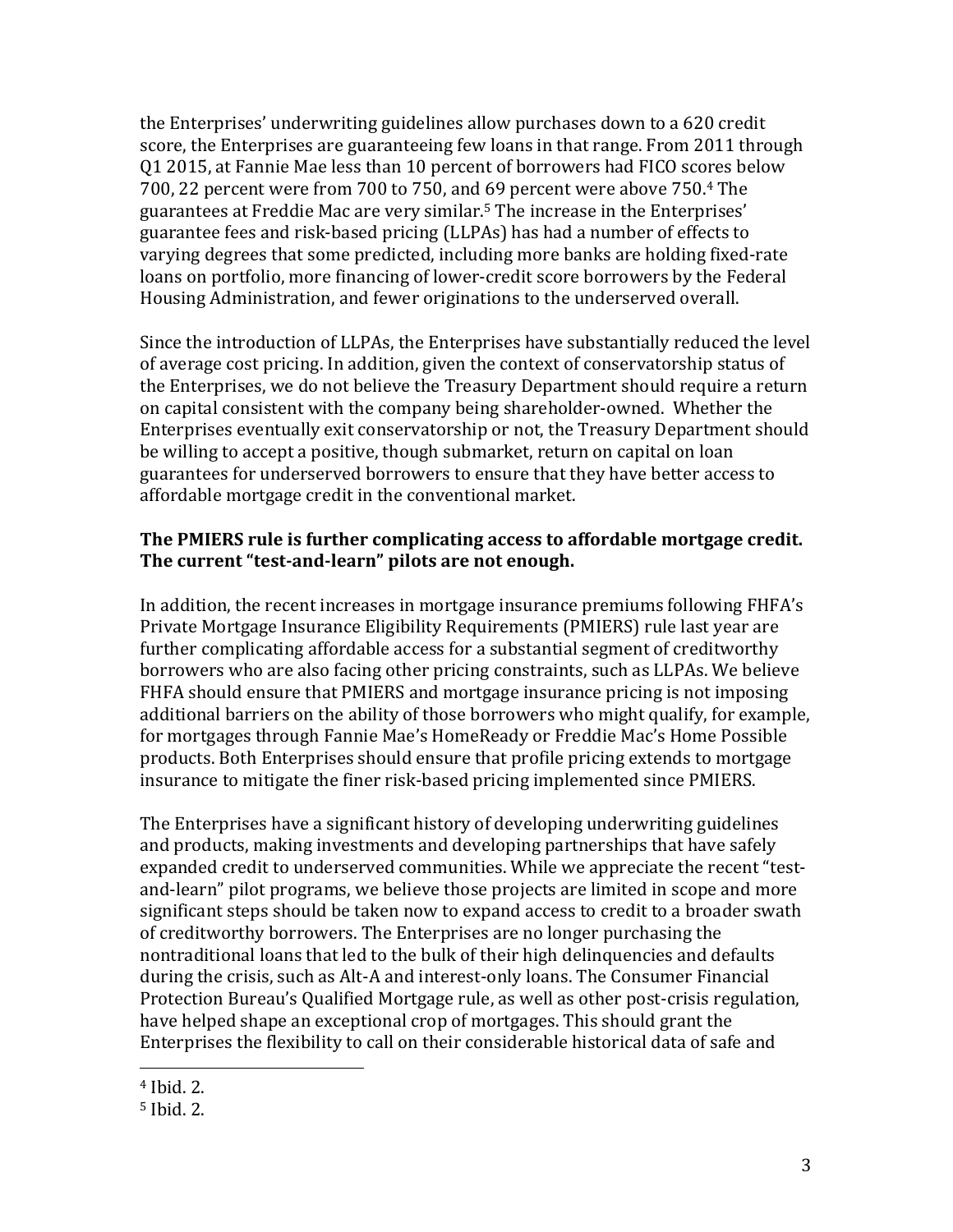sustainable products and investments to ensure the broadest possible market of creditworthy borrowers is served across the credit spectrum, including those who are low- and moderate-income, minority and rural.

## **Conclusion**

We are seeking meetings with both agencies to discuss these issues and your recent statements about access to credit. We urge FHFA to outline significant and explicit steps in your 2017 Scorecard to address the Enterprises' sporadic performance on their housing goals by, among other measures, addressing a number of mortgage pricing issues. FHFA should immediately improve the level of average pricing and/or their return on capital reflected in your current guarantee fees to ensure greater access across the credit score spectrum. The agency should also require more profile pricing by mortgage insurers to reverse the negative effects of the more granular pricing they have adopted since PMIERS. Both Enterprises should also call upon their institutional knowledge of safe and sustainable products, investments and partnerships so that both can better fulfill their affordable housing missions and provide better mortgage access to the creditworthy families across the country who are currently being frustrated in their efforts to achieve homeownership – a critical wealth-building tool needed to bridge the nation's growing wealth gap.

If you should have any questions, then please do not hesitate to contact Gerron Levi, Director of Policy and Government Affairs at the National Community Reinvestment Coalition (NCRC) at 202-464-2708.

Sincerely,

Americans for Financial Reform California Reinvestment Coalition Center for Responsible Lending Consumer Action Corporation for Enterprise Development Empire Justice Center The Greenlining Institute Grounded Solutions Network The Kirwan Institute for the Study of Race and Ethnicity The Leadership Conference on Civil & Human Rights League of United Latin American Citizens National Community Reinvestment Coalition National Consumer Law Center National Council of La Raza National Fair Housing Alliance NAACP National Urban League National Association for Latino Community Asset Builders